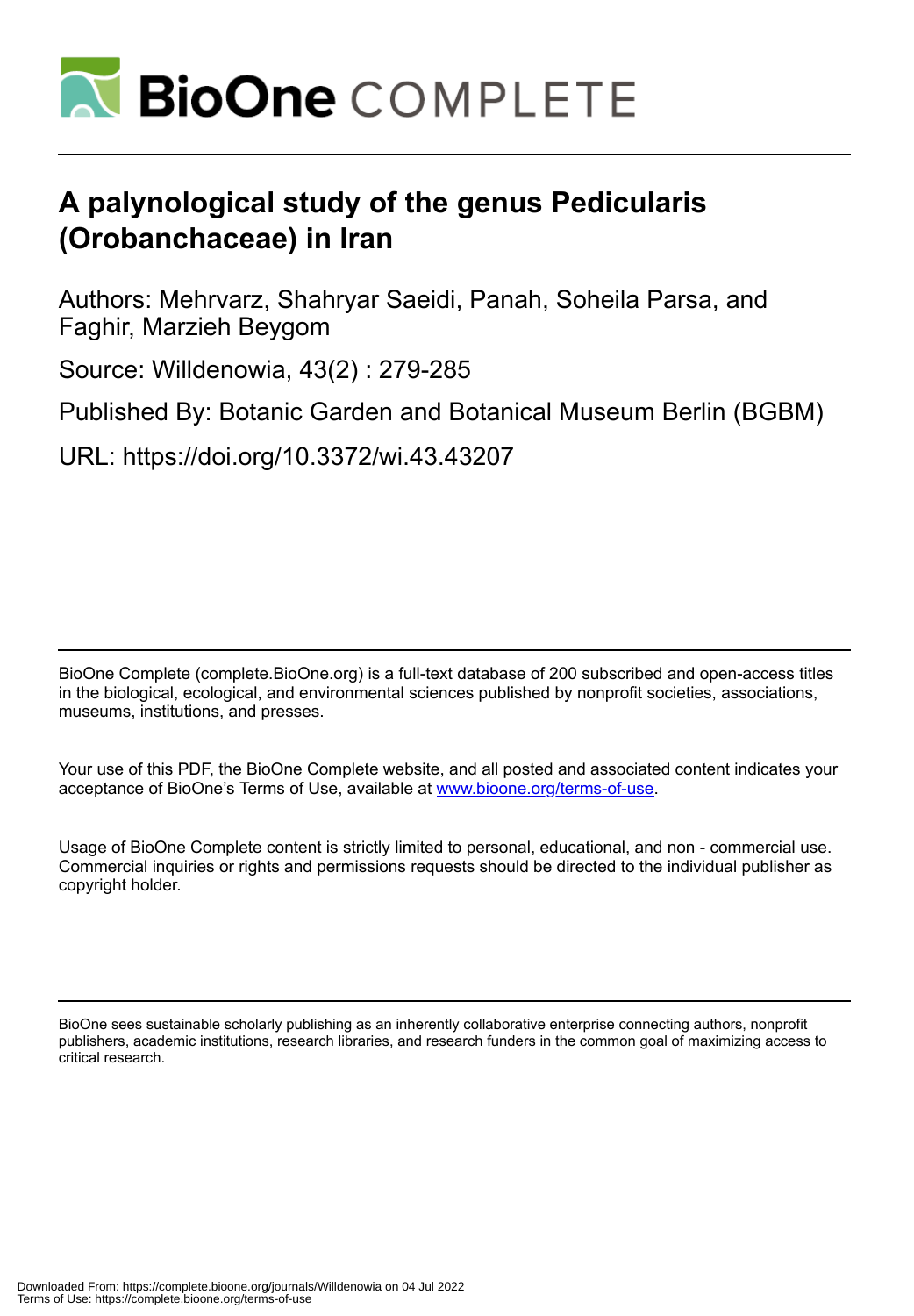## SHAHRYAR SAEIDI MEHRVARZ $^{\rm I*}$ , SOHEILA PARSA PANAH $^{\rm I}$  & MARZIEH BEYGOM FAGHIR $^{\rm I}$

# **A palynological study of the genus** *Pedicularis* **(***Orobanchaceae***) in Iran**

#### **Abstract**

Saeidi Mehrvarz S., Parsa Panah S. & Beygom Faghir M.: A palynological study of the genus *Pedicularis* (*Orobanchaceae*) in Iran. – Willdenowia 43: 279–285. December 2013. – ISSN 0511-9618; © 2013 BGBM Berlin-Dahlem. Stable URL: http://dx.doi.org/10.3372/wi.43.43207

Pollen morphological features of nine Iranian species of the genus *Pedicularis* were examined using light microscopy (LM) and scanning electron microscopy (SEM). We studied the pollen morphology of *P. cabulica*, *P. caucasica*, *P. condensata*, *P. pycnantha*, *P. rechingeri*, *P. rhinanthoides*, *P. sibthorpii*, *P. straussii* and *P. wilhelmsiana*, among which all except *P. condensata*, *P. rhinanthoides* and *P. sibthorpii* are palynologically described here for the first time. We observed two main types of pollen aperture (trisyncolpate and bisyncolpate) and four of exine sculpturing (microscabrate-reticulate, microfoveolate-microscabrate, retipilate and microscabrate). The results reveal the taxonomic significance of palynological characters in the genus, and the taxonomic implications are discussed here.

Additional key words: pollen, SEM, taxonomy

### **Introduction**

*Pedicularis* L. (*Orobanchaceae*), with 600–800 species, is a large hemiparasitic genus, distributed mostly over boreal and arctic-alpine regions of the northern hemisphere (Mill 2001; Wang & al. 2003; Zhang &Wang 2011). The Sino-Himalayan region harbours more than 50% of the *Pedicularis* species and is an important centre of diversity of the genus (Ree 2001; Wang & Li 2005; Zhang & al. 2006; Yu & Wang 2008; Yu & al. 2008).

There are several taxonomic treatments of the genus dividing it to numerous sections and/or series. The most common treatments consider below the generic level only series (Yang & al. 1998). Due to limited phylogenetic studies available on *Pedicularis* (Ree 2005) and the various methods suggested for the classification of the genus, we do not deal with the infrageneric systems available on *Pedicularis*.

*Pedicularis* is represented by nine species in Iran (Wendelbo 1981), all distributed in the NW, N, NE and C parts (Saeidi 2006), and among which *P. rechingeri* and *P. straussii* are endemic. *Pedicularis sibthorpii* is widely distributed in Iran, as well as in the Caucasus, Europe, C Asia and Turkey. The species of the genus are herbaceous perennial plants, with pinnatisect and pinnatiparitite leaves and flowers arranged in lateral cymes forming a terminal capitulum, raceme or spiciform to verticillate inflorescence. The corolla is 2-lipped; the upper lip or galea is hooded and laterally compressed, rounded or truncate at the apex, or ending in teeth or in a beak; the lower lip is generally 3-lobed.

The utility and importance of fruit features in the determination of the nine Iranian species of this genus was reported by Saeidi & al. (2006). The palynology of *Pedicularis* has already been investigated for a number of species from throughout its distributional range. The most important findings of these previous palynological studies were: (1) three aperture types (tricolpate, bisyncolpate and tri-syncolpate) and (2) various sculpturing types including microscabrate, microrugulate, microre-

Downloaded From: https://complete.bioone.org/journals/Willdenowia on 04 Jul 2022 Terms of Use: https://complete.bioone.org/terms-of-use

<sup>1</sup> Department of Biology, Faculty of Sciences, University of Guilan, PO Box 41335–1914, Rasht, Iran; \*e-mail: saeidimz@guilan. ac.ir (author for correspondence).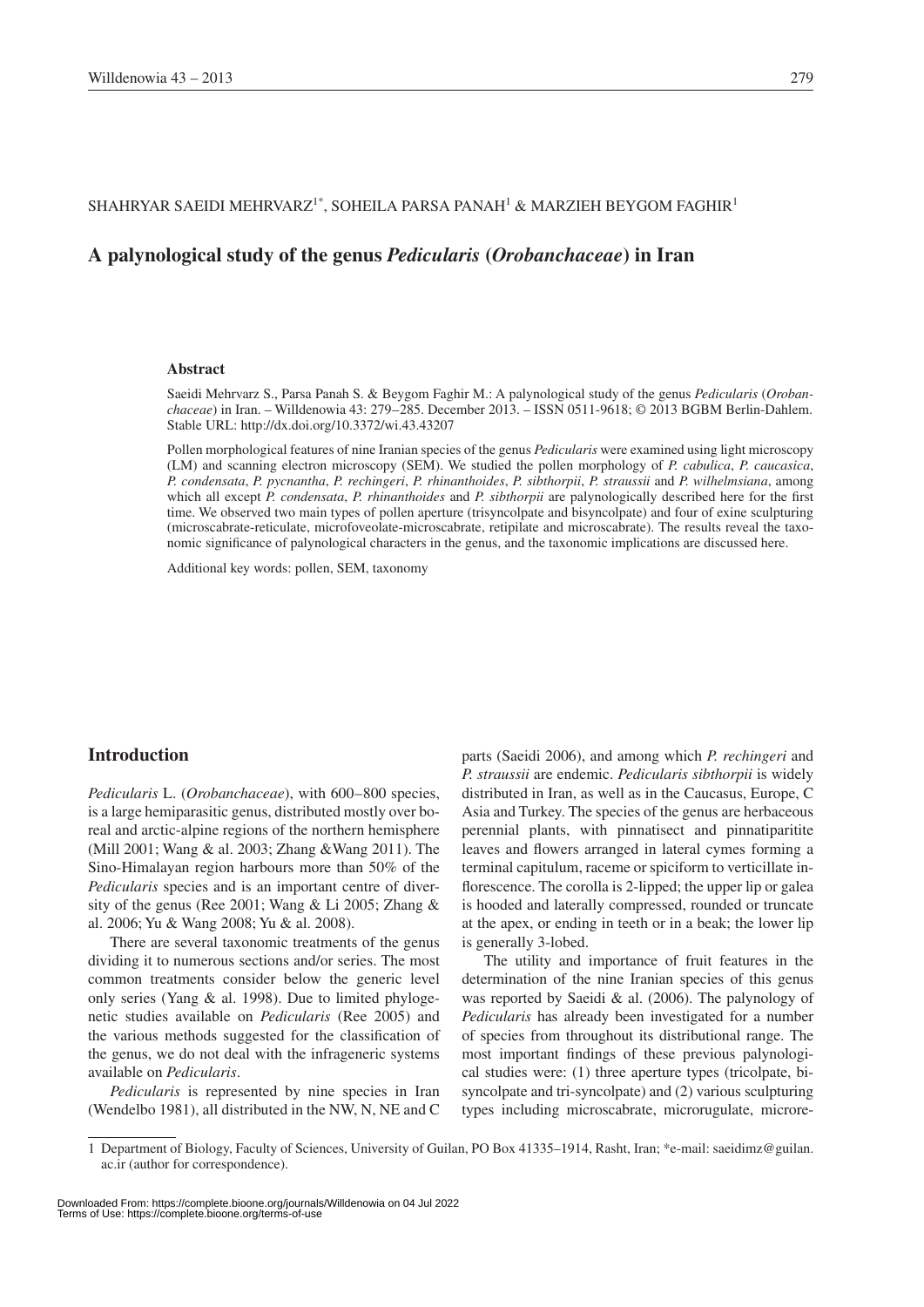Table 1. Collection data of *Pedicularis* species examined for this study. All refer to herbarium specimens deposited at TARI.

| <i>Pedicularis</i> species       | <b>Collection data</b>                                                                 |
|----------------------------------|----------------------------------------------------------------------------------------|
| P. cabulica Benth.               | Kerman: Kuhe Lalezar, 3000 m, 17 Jun 1974, Foroughi & Assadi 16331                     |
| P. caucasica M. Bieb.            | Tehran: Kandevan, 2600–3050 m, 23 Jun 1979, Assadi & Mozaffarian 32881                 |
| P. condensata M. Bieb.           | Tehran: Kandevan-Haraz road, 2400 m, 24 Jun 1979, Assadi & Mozaffarian 32952           |
| P. pycnantha Boiss.              | Tehran: Karaj-Chalus road, 2700 m, 2 Jun 1991, Assadi & Shahsavari 69695               |
| <i>P. rechingeri</i> Wendelbo    | Khorasan: Mashhad, Darehgaz, 1720 m, 28 May 1972, Foroughi 5535                        |
| P. rhinanthoides Schrenk         | Tehran: Gajereh, 500 m, 22 Jul 1984, Aghabeigi 24833                                   |
| P. sibthorpii Boiss.             | Guilan: Roudbar, 2578 m, 28 May 2006, Moradi & Ladani 1180                             |
| P. straussii Hausskn. ex Bornm.  | Isfahan: Semirom, 1900 m, 24 Jun 2002, <i>Parishan 14500</i>                           |
| P. wilhelmsiana Fisch.ex M. Bieb | East Azerbaijan: Arasbaran protected area, 1800 m, 29 May 1977, Assadi & Vosughi 24982 |

ticulate, microfoveolate and retipilate (Tsoong & Chang 1965; Dutta & Chanda 1978; Inceoğlu 1982; Yang & al. 2002; Wang & al. 2003; Yu & Wang 2008; Peregrym & al. 2011).

Out of the nine species of *Pedicularis* currently known to occur in Iran, data on pollen grains exist for three species only, i.e. *P. condensata*, *P. rhinanthoides*, and *P. sibthorpii*. The aim of the present study was to examine the pollen grains of the Iranian taxa in detail in order to provide palynological information and more data for future taxonomic work.

# **Materials and methods**

The pollen grains of nine species of *Pedicularis* were studied by light microscopy (LM) and scanning electron microscopy (SEM). The majority of pollen samples were obtained from the Herbarium of the Research Institute of Forests and Rangelands, Tehran (TARI). A list of voucher specimens is given in Table 1. For LM investigation, pollen grains were transferred directly from anthers to glass slides and mounted in glycerine jelly for further observation. Prepared slides were studied with an Olympus BH-2 microscope. Size measurements were based on 25 pollen grains per species. The value of P (polar axis length), E (equatorial diameter), exine thickness and mesocolpium diameter were measured under a ×40 eyepiece, and the P/E ratio was calculated (Table 2). For SEM investigation, pollen grains were treated with 96 % ethanol and pipetted to double-side tape affixed on 12.5 mm diameter aluminium stubs, and sputter-coated (Emitech k450) with gold. The micrographs were made using an SEM model VEGA/TESCAN at an accelerating voltage of 15 KV under 5000× to 30 000× magnifications at Razi Metallurgical Research Center (RMRC) in Tehran. The pollen terminology in general follows Erdtman (1952), Punt & al. (2007) and Wang & al. (2003).

## **Results**

#### **Description of general pollen morphology**

The pollen grains were isopolar, radially symmetrical monads, in shape oblate-spheroidal ( $P/E = 0.97-1.00$ ), spheroidal ( $P/E = 0.97-1.14$ ), prolate-spheroidal ( $P/E =$ 1.00–1.14) or subprolate ( $P/E = 1.14$ –1.16). Their outline varied from subtrilobate to trilobate and subbilobate to bilobate in polar view, and from elliptical to circular in equatorial view. The colpus membrane surface was scabrate or scabrate-tuberculate. Pollen apertures were either trisyncolpate or bisyncolpate. The pollen grain size varied from small to medium (according to Erdtman 1952). The polar axis ranged from  $16.23 \pm 1$ 0.98 µm (*Pedicularis wilhelmsiana*) to 34.42 ± 1.77 µm (*P. rhinanthoides*). The equatorial axis ranged from 14.17 ± 1.2 µm (*P. wilhelmsiana*) to 29.53 ± 1.83 µm (*P. rhinanthoides*). The P/E ratio ranged from 0.97 (*P*. *pycnantha*) to 1.16 (*P. rhinanthoides*). The mesocolpium ranged from  $14.67 \pm 1.23$  µm (*P. pycnantha*) to  $17.63 \pm 2.35$  µm (*P. caucasica*). Exine was extremely thin and varied from  $0.85 \pm 0.28$  µm (*P. wilhelmsiana*) to  $1.57 \pm 0.38$  µm (*P. cabulica*). Pollen apertures and exine sculpturing are two of the most informative pollen morphological features of the genus. The detailed information of pollen morphology for the investigated species is shown in Table 2.

#### **Pollen type classes**

Based on pollen apertures and exine sculpturing, the examined species are divided into two main types and five subtypes.

- **Type I:** Trisyncolpate pollen grains (Fig. 1A–I). Two subtypes were identified within this type:
- **Subtype Ia:** Microscabrate-reticulate exine sculpturing, observed in *Pedicularis caucasica* (Fig. 1B) and visible only at high magnifications in SEM.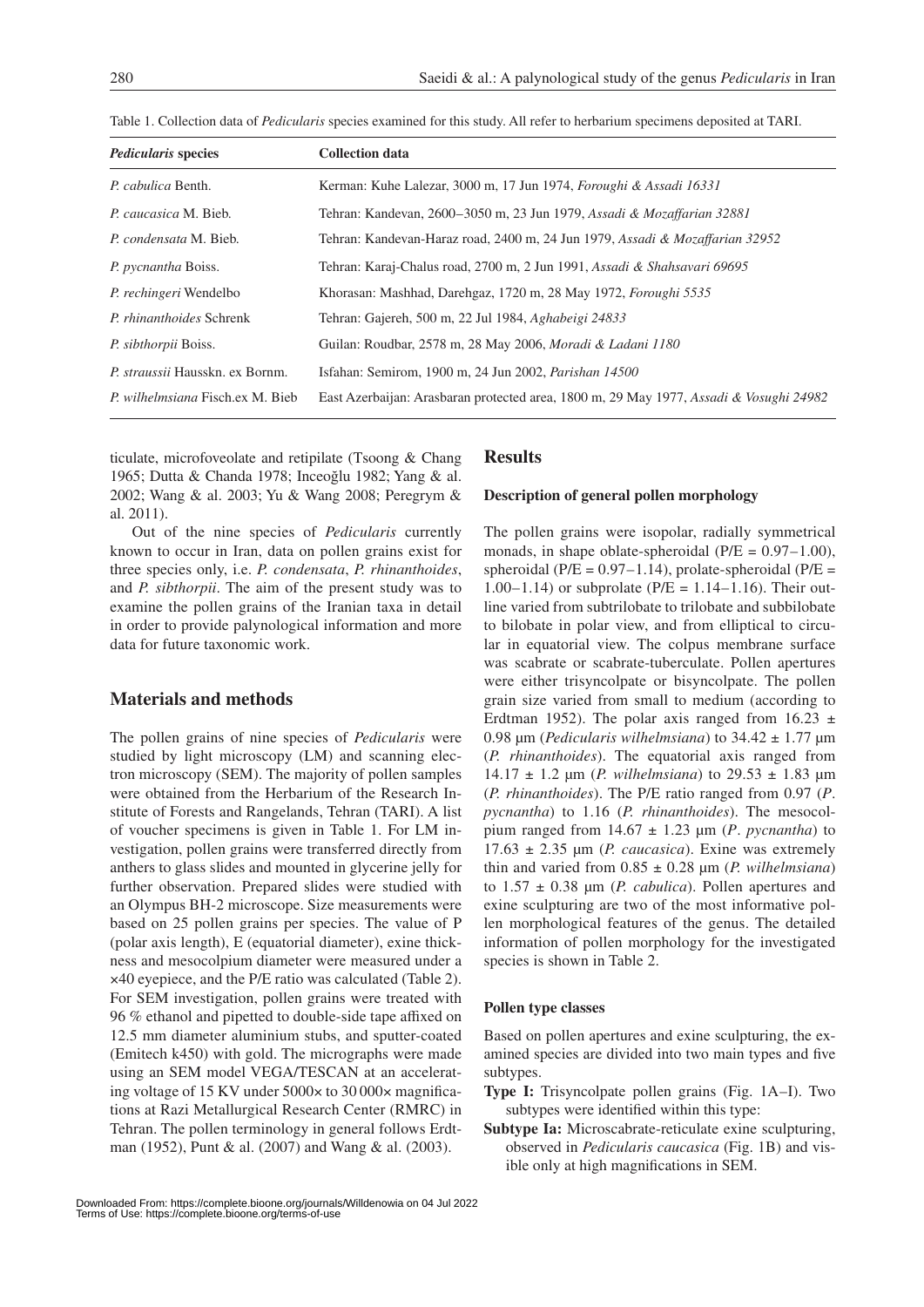| <b>Species</b>   | $\boxed{\text{mm}}$<br>$\rightarrow$ | $\begin{bmatrix} \mathbf{m} \end{bmatrix}$<br>$\mathbf{E}$ | P/E  | $\left[\mu\mathrm{m}\right]$<br>$E_{\rm T}$ | $\mathbf{[mm]}$<br>E                 | Shape     | Aperture     | sculpturing<br>Exine            | and subtypes<br>Pollen type |
|------------------|--------------------------------------|------------------------------------------------------------|------|---------------------------------------------|--------------------------------------|-----------|--------------|---------------------------------|-----------------------------|
| P. caucasica     | $(23.46 \pm 1.58)$<br>$20 - 25$      | $(23.75 \pm 1.27)$<br>$22.5 - 25$                          | 0.98 | $(0.86 \pm 0.32)$<br>$0.5 - 1.25$           | $(17.63 \pm 2.35)$<br>$15 - 22.5$    | $OS-S$    | 3-syncolpate | microscabrate-<br>reticulate    | $\mathbb{E}$                |
| P. pycnantha     | $(19.01 \pm 0.93)$<br>$17.5 - 20$    | $(19.53 \pm 1.43)$<br>$17.5 - 22.5$                        | 0.97 | $(1.14 \pm 0.16)$<br>$0.75 - 1.5$           | $(14.67 \pm 1.23)$<br>$12.5 - 16.25$ | $S-S$     | 3-syncolpate | retipilate                      | A                           |
| P. rechingeri    | $(23.14 \pm 1.08)$<br>$22.5 - 25$    | $(23.1 \pm 1.08)$<br>$22.5 - 25$                           | 1.00 | $(1.2 \pm 0.32)$<br>$0.75 - 2$              | $(16.62 \pm 1.64)$<br>$15 - 20$      | $OS-S-PS$ | 3-syncolpate | retipilate                      | ЧI                          |
| P. straussii     | $(23.63 \pm 1.8)$<br>$20 - 30$       | $(23.73 \pm 1.39)$<br>$20 - 25$                            | 0.99 | $(1.22 \pm 0.29)$<br>$0.75 - 2$             | $(16.48 \pm 1.36)$<br>$12.5 - 17.5$  | $OS-S$    | 3-syncolpate | retipilate                      | A                           |
| P. condensata    | $(16.45 \pm 0.97)$<br>$15 - 17$      | $(15.76 \pm 1.34)$<br>$12.5 - 17.5$                        | 1.04 | $(1.13 \pm 0.27)$<br>$1 - 2$                |                                      | PS-S      | 2-syncolpate | microfoveolate-<br>microscabate | $\Box$ a                    |
| P. wilhelmsiana  | $(16.23 \pm 0.96)$<br>$15 - 17$      | $(14.16 \pm 1.2)$<br>$12.5 - 15$                           | 1.14 | $(0.85 \pm 0.28)$<br>$0.5 - 1.25$           | $\overline{\phantom{a}}$             | $PS-S-SP$ | 2-syncolpate | retipilate                      | Щp                          |
| P. sibthorpii    | $(17.94 \pm 1.13)$<br>$15 - 20$      | $(18.14 \pm 1.21)$<br>$16.25 - 21.25$                      | 0.98 | $(1.05 \pm 0.21)$<br>$0.75 - 1.25$          | I                                    | $OS-S$    | 2-syncolpate | retipilate                      | Щp                          |
| P. cabulica      | $(24.56 \pm 1.74)$<br>$20 - 27.5$    | $(21.79 \pm 1.12)$<br>$20 - 22.5$                          | 1.12 | $(1.57 \pm 0.38)$<br>$1 - 2$                | $\overline{\phantom{a}}$             | PS-S      | 2-syncolpate | retipilate                      | Щ                           |
| P. rhinanthoides | $(34.42 \pm 1.77)$<br>$33 - 37$      | $(29.53 \pm 1.83)$<br>$25 - 32.5$                          | 1.16 | $(1.52 \pm 0.45)$<br>$1 - 2.25$             | I                                    | <b>SP</b> | 2-syncolpate | microscabate                    | $\overline{\Pi}$ c          |

Downloaded From: https://complete.bioone.org/journals/Willdenowia on 04 Jul 2022 Terms of Use: https://complete.bioone.org/terms-of-use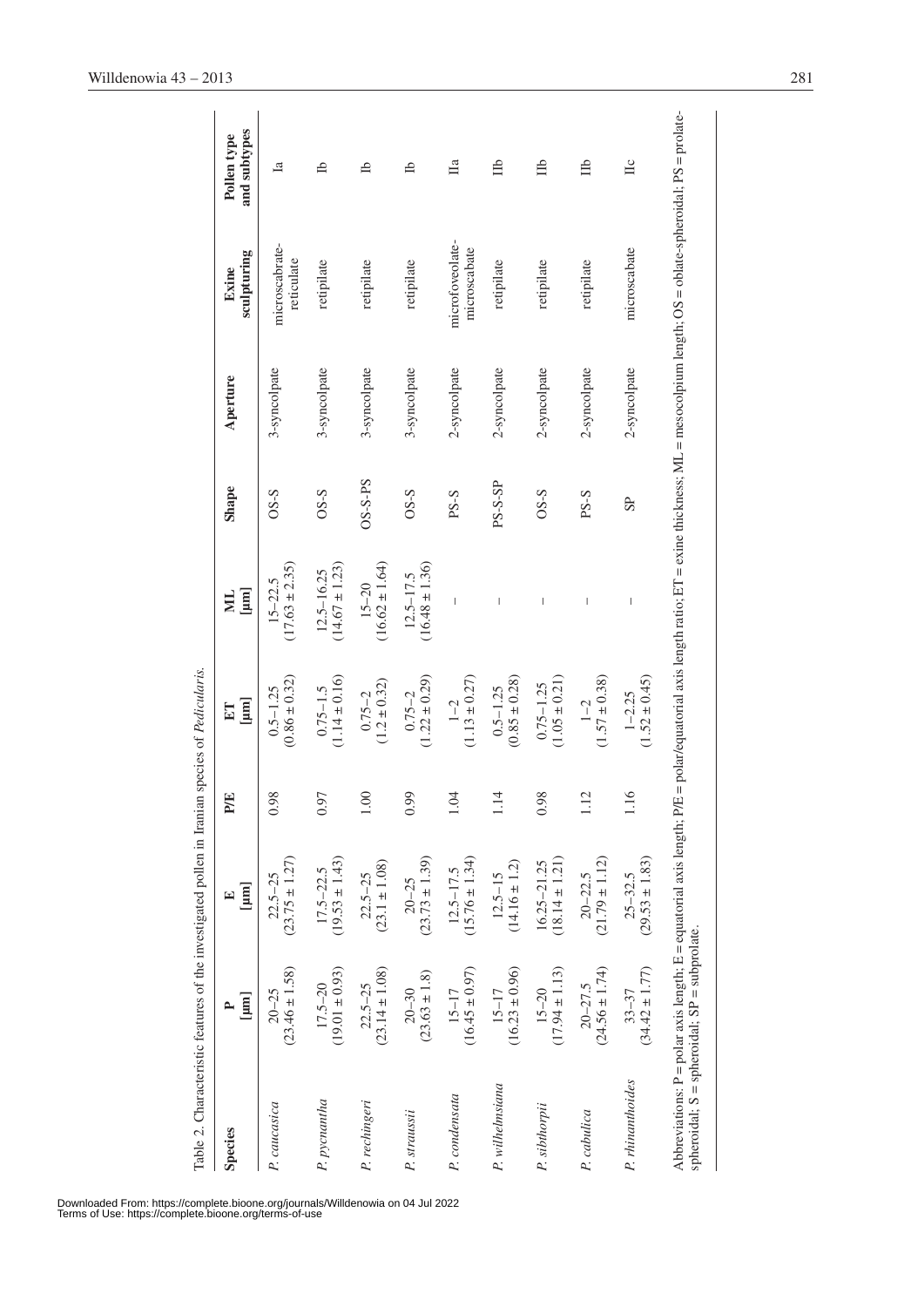

Fig. 1. SEM micrographs of pollen grains in *Pedicularis* species. – A, B: *P. caucasica*; C, D: *P. pycnantha*; E–G: *P. rechingeri*; H, I: *P. straussii*. – A, E, I: polar view; C, G: equatorial view; B, D, F, H: exine sculpturing. – Scale bars: A = 5 µm; B, D, F, H = 1 µm; C, E, G,  $I = 2 \mu m$ .

- **Subtype Ib:** Retipilate exine sculpturing, observed in *Pedicularis pycnantha* (Fig. 1D), *P. rechingeri* (Fig. 1F) and *P. straussii* (Fig. 1H).
- **Type II:** Bisyncolpate pollen grains (Fig. 2A–I; 3A–F). Three subtypes were identified within this type:
- **Subtype IIa:** Microfoveolate-microscabrate exine sculpturing, observed in *Pedicularis condensata* (Fig. 2B). Numerous scabrae situated on the tectum were found at high magnification in SEM.
- **Subtype IIb:** Retipilate exine sculpturing, observed in *Pedicularis wilhelmsiana* (Fig. 2E), *P. sibthorpii* (Fig. 2H) and *P. cabulica* (Fig. 3B).
- **Subtype IIc:** Microscabrate exine sculpturing, observed in *Pedicularis rhinanthoides* (Fig. 3E).

### **Discussion**

Palynological analysis of Iranian species of *Pedicularis* identified especially pollen shape, size, aperture types, and exine sculpturing as the most taxonomically informative within the genus. Although *Pedicularis* presents variation in pollen gross morphology, which is in fact one of the features used in the infrageneric classification of the genus, the pollen surface is invariable and relatively smooth in all species (Tsoong & Chang 1965; Dutta & Chanda 1978). *Pedicularis caucasica, P. pycnantha, P. rechingeri*, and *P. straussii* have trisyncolpate pollen grains, whereas the other studied species have bisyncolpate ones. Tsoong & Chang (1965) as well as Wang & al. (2003) mentioned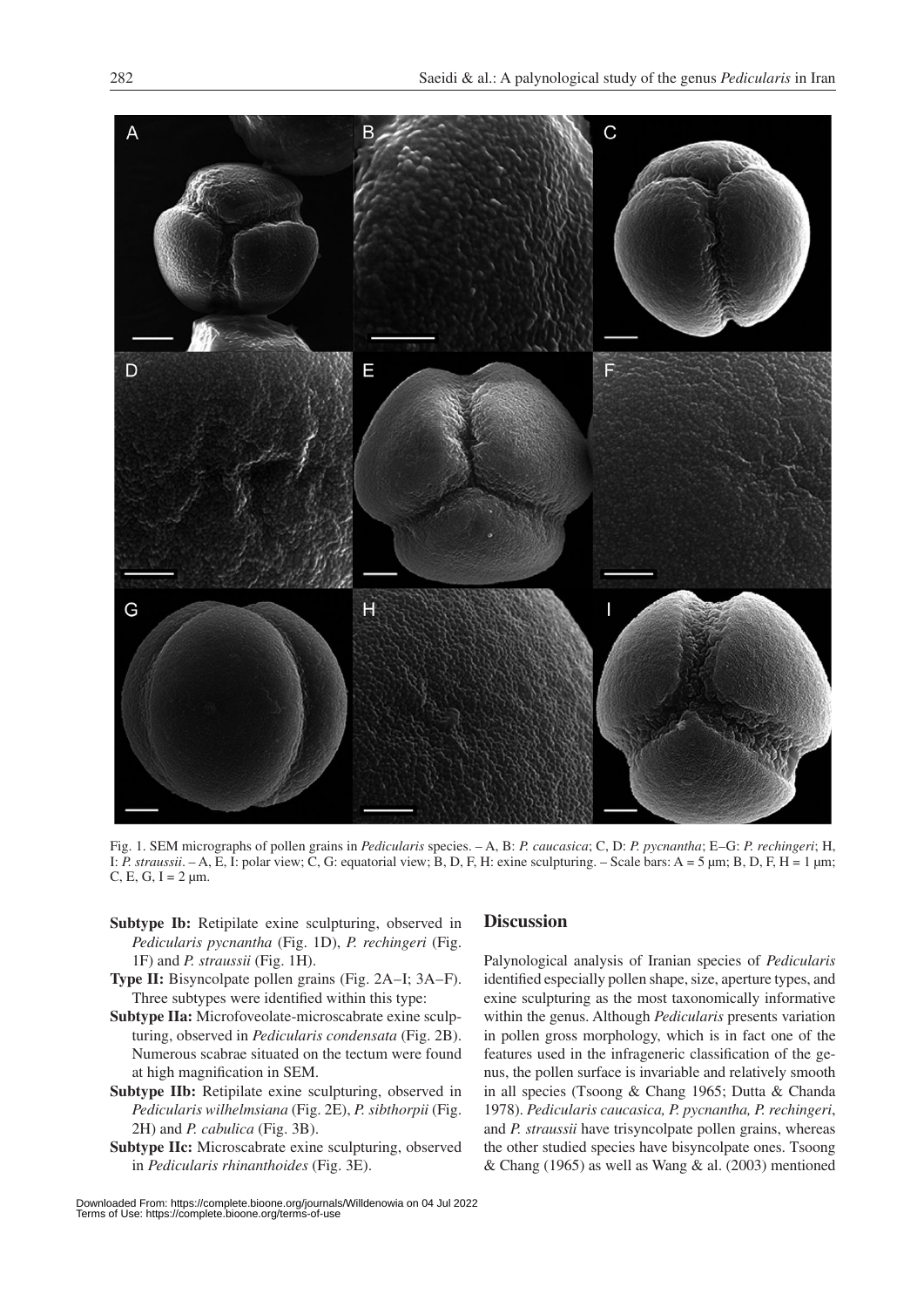

Fig. 2. SEM micrographs of pollen grains in *Pedicularis* species. – A–C: *P. condensata*; D–F: *P. wilhelmsiana*; G–I: *P. sibthorpii*. – A, F, G: equatorial view; C, D, I: mesocolpium view; B, E, H: exine sculpturing. – Scale bars: A, C, D, F, G, I = 2 µm; B, E, H  $= 1 \mu m$ .

that in the monophyletic *P.* sect. *Cyatophora*, both aperture types can be observed. Therefore, the application of this feature in characterizing closely related species is restricted. However, both species showing the trisyncolpate pollen grains, *P. rechingeri* and *P. straussii*, are characterized also by a verticillate synflorescence and an oblong, symmetrical capsule (Saeidi & al. 2006). Furthermore, the sculpturing on the tectum surface in both species is similar concerning the retipilate sculpturing (Fig. 1F, H).

*Pedicularis pycnantha* resembles *P. caucasica* in having opposite to whorled stem leaves and a falciformcurved corolla tube, but differs from it in calyx length and in the galea spreading backward vs. slightly curved

(not straight) in *P. caucasica* (Saeidi 2006). On the other hand, the exine sculpturing of pollen grains in *P. pycnantha* is retipilate, whereas it is microscabrate-reticulate in *P. caucasica*. Furthermore, the polar and equatorial axis of *P. caucasica* is more than that of *P. pycnantha* (Table 2). Thus, the pollen morphology does not support a close relationship between these species.

The shape of pollen grains varies from oblate-spheroidal, spheroidal, prolate-spheroidal, to subprolate. The subprolate shape was observed only in *Pedicularis cabulica*. With regard to morphological characters, for example the presence of alternate leaves, four taxa resemble each other: *P. cabulica*, *P. rhinanthoides*, *P. sibthorpii*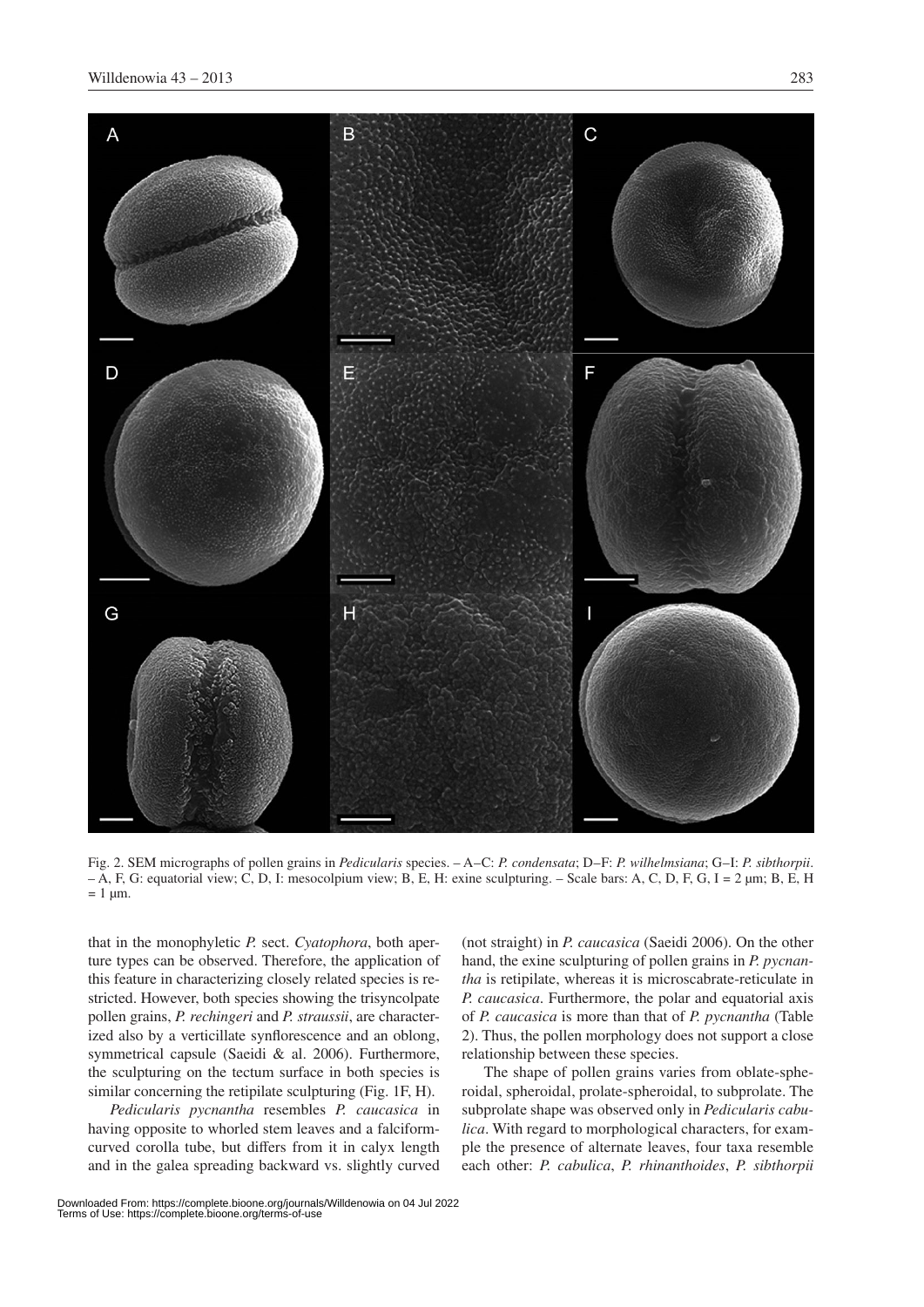

Fig. 3. SEM micrographs of pollen grains in *Pedicularis* species. – A–C: *P. cabulica*; D–F: *P. rhinanthoides*. – C, D: equatorial view; A, F: mesocolpium view; B, E: exine sculpturing. – Scale bars: A, D, F = 5  $\mu$ m; B, C, E = 2  $\mu$ m.

and *P. wilhelmsiana*. *Pedicularis cabulica* can be distinguished on the basis of its corolla colour, purple, vs. yellow, creamy, white or pink in the other three species (Saeidi 2006). The size of the pollen grains can be helpful to distinguish some species, especially *P. rhinanthoides*  with the largest pollen grains and *P. wilhelmsiana* with the smallest. Previously, microfoveolate exine sculpturing was found in species with bisyncolpate pollen grains (Wang & al. 2003) and trisyncolpate pollen grains, e.g. *P.* sect. *Cyathophora* (Yu & Wang 2008).

According to our findings, *Pedicularis rhinanthoides* has microscabrate exine sculpturing, which is not in agreement with the previous research of Yang & al. (2002). However, this is not surprising, as the detailed surface features were not studied in that work. In other cases, our results on species such as *P. condensata* and *P. sibthorpii* correspond completely to previous reports (Inceoğlu 1982; Yang & al. 2002; Peregrym & al. 2010).

Pollen morphological features, especially exine sculpturing, is an important feature for delimitation of some species of this genus, which share common morphological features (Saeidi 2006) as well as fruit anatomical traits (Saeidi & al. 2006). According to our results, *Pedicularis condensata* (subtype IIa), *P. rechingeri* (subtype Ib), *P. sibthorpii* (subtype IIb) and *P. straussii* (subtype Ib) have exine sculpturing microfoveolate-microscabrate, retipilate, retipilate and retipilate, respectively (Table 1). Thus, pollen morphology is very useful in species delimitation of *Pedicularis*.

This very large genus is in urgent need of a molecular phylogenetic study (in preparation by Ree, pers. comm.), including sufficient representatives to test the monophyly of the recognized infrageneric taxa. The significance of pollen morphological characters should be discussed in the light of such a robust phylogeny rather than in the context of the available chaotic traditional classifications.

### **Acknowledgements**

The authors are grateful to the curator of the Herbarium of the Research Institute of Forests and Rangelands, Tehran (TARI), for allowing us to obtain pollen materials from herbarium specimens. We would particularly like to thank Dr Thomas Marcussen (Oslo) and Prof. Shahin Zarre (University of Tehran) for their useful comments and collaboration. We also thank Dr Richard Ree (F) and an anonymous reviewer for their comments on an earlier draft of this paper.

## **References**

Dutta N. M. & Chanda S. 1978: *Pedicularis* Linn: taxonomically an advanced genus but palynologically primitive – Pp. 539–541 in: Fourth International Palynological Conference [1976]: proceedings **1.** – Lucknow: Birbal Sahni Institute of Palaeobotany.